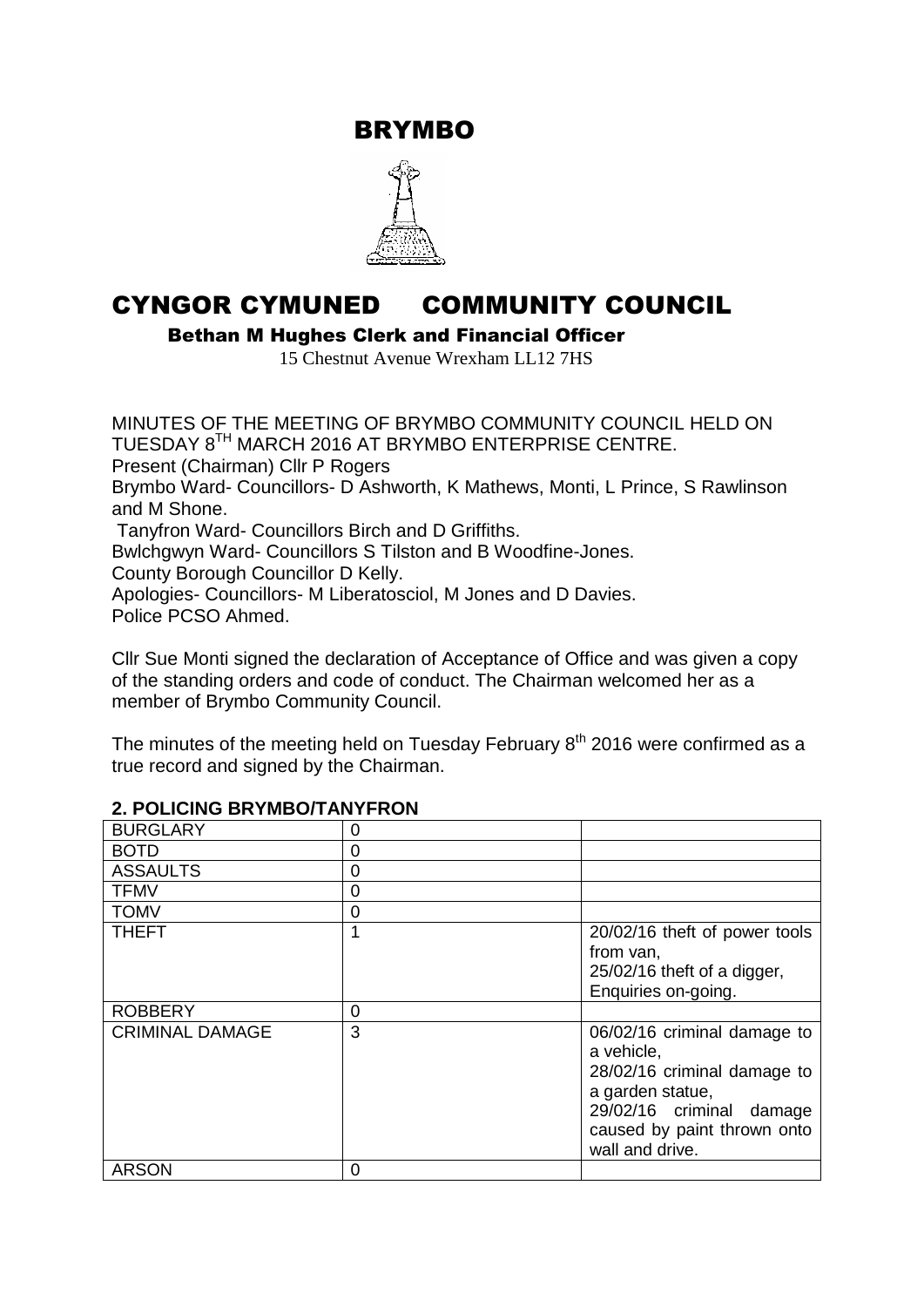| <b>DRUGS</b> |                                                                                                                                                                                                                                                                |
|--------------|----------------------------------------------------------------------------------------------------------------------------------------------------------------------------------------------------------------------------------------------------------------|
| <b>ASB</b>   | 09/02/16 cans of red bull in<br>school yard,05/02/16 call<br>from the Enterprise<br>Centre, 07/02/16 call from the<br>conservative Club, 07/02/16<br>call from the Conservative<br>Club, 19/02/16 call from Y<br>Tai, 23/02/16 ASB call,<br>26/02/16 ASB call. |

**Police & Council-**Go Safe van has not been in the area; this has been confirmed by Go Safe,

Roads Policing Units have been monitoring Heritage way.

**Enterprise Centre Youth Club**-Regular attendance at youth club.

04/02/16 bogus emails sent to business owners asking for money from North Wales Police, this was a scam notified OWL who sent alerts to warn people as North Wales Police never ask for money.

28/02/16 pigs head on the roundabout by Bloom Avenue this was removed by the council.

**Good news stories**-litter pick 22nd March 2016 at 10am Volunteers to meet outside the Enterprise Centre Councillor Paul Rogers and Shane Hughes from Keep Wales Tidy will be in attendance.

Kev from the Cafe has kindly offered his services for tea and coffee for the volunteers

03/02/16 Op Deplore vehicle lifted for no MOT.

In the process of organising a trip for a few young persons this is on-going.

#### **BWLCHGWYN**

The stats for Bwlchgwyn Feb 2016- shed break in between 27/01/16 to 01/02/16 power tools taken enquiries on-going

PCSO Ahmed told members that all incidents must be reported via 101 as they would then be logged and given a crime reference number.

#### **3. COUNTY BOROUGH COUNCILLOR'S REPORTS**

Cllr Kelly told members that the work on the Moors junction should be completed by the end of the month. A Local Development Plan consultation event had taken place that month, and more were expected. There were areas in Brymbo on the LDP and members were urged to leave comments after registering. Cllr Rogers said that the draft strategy had gone out and Brymbo had been placed in tier 3.He also urged residents to make comments on the website. Cllr Kelly said that comments could be made regarding future road infrastructure which could be affected.

Cllr Rogers told members that Brymbo Developments' revised master plan had been put on BHG's Facebook page. There was to be a liaison meeting in the near future. The plan showed that the original sites for the buildings had changed slightly and the apartment block had been removed. There were still plans for housing, a supermarket, surgery and a school. Cllr Rogers said that if the plan was submitted to WCBC they would be hard pressed to refuse approval. He said there were contenscious issues as there was a large area outside settlement and there would be concerns regarding the amount of housing on the Ty Cerrig site. Members were told they could make comments and express their concerns. Cllr Shone said that this was similar to what took place in 1994 when plans for retail units, a spine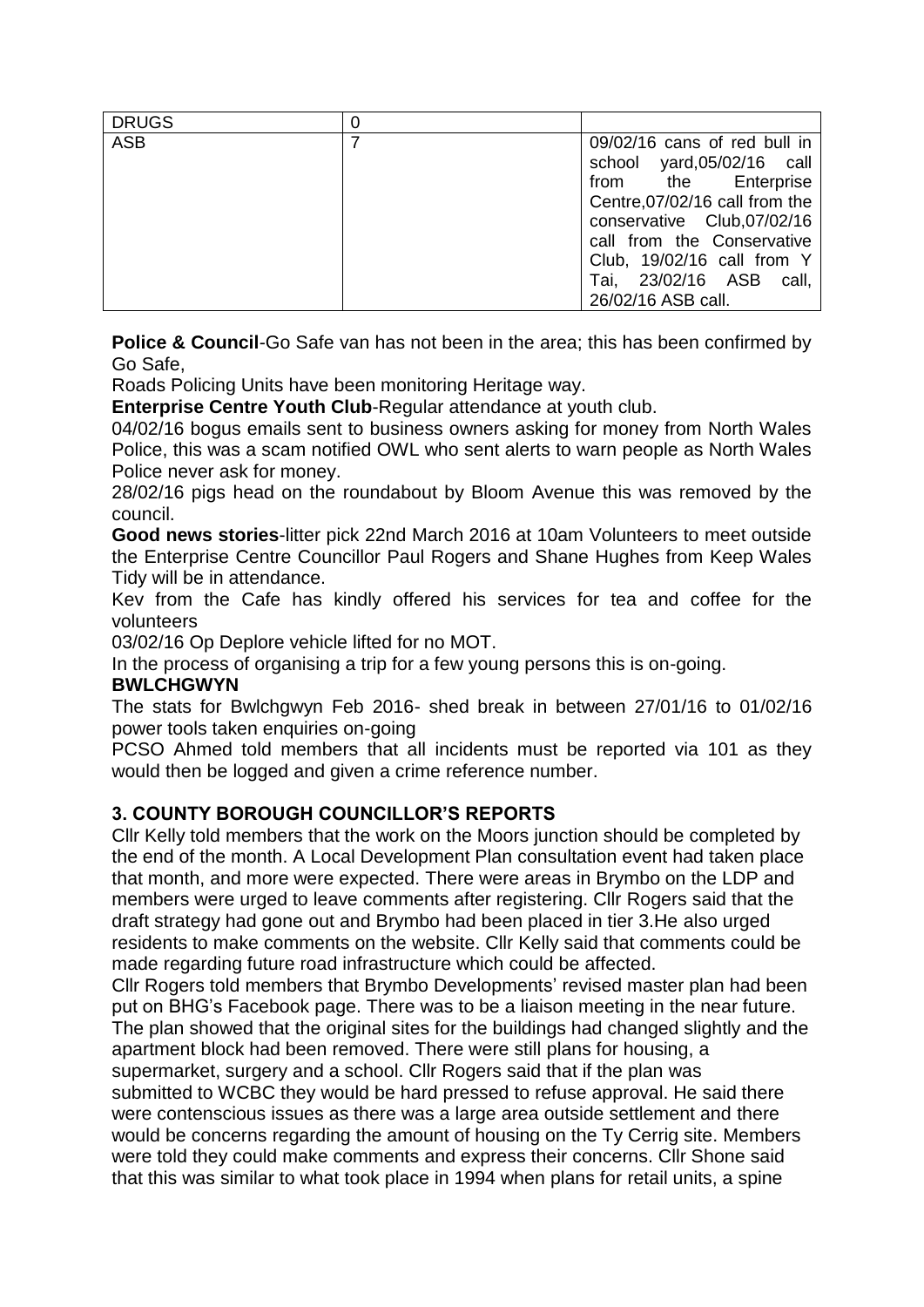road and a new school were promised and residents were still waiting for these. Cllr Tilston said it would be a betrayal to support any further housing development. Cllr Rogers said that he had discussed the issue of repeater signs as promised in the last meeting. WCBC were still looking into this. He said that a blue 30m.p.h sign could be placed on Phoenix Drive and Go Safe could monitor there. Cllr Birch said that he had seen effective flashing signs on Cefn Road and perhaps these could be looked into for that area and also the road leading to the cricket club. Cllr Rogers said that Dave Hesketh had submitted a bid for accident reduction funding and if this was not successful other options would be considered. He said that 40 M.P.H. markings on the road were due to be placed any day by the link road. Cllr Rogers asked members if they would support him in funding 4 new litter bins and a replacement bench for Brymbo from the Environmental Fund. 2 bins were needed on Bronwens Green and the other 2 would be placed in the village. Cllr Ashworth proposed that the 4 litter bins and a bench be funded from the Brymbo Environmental Fund on condition that WCBC agreed to empty the litter bins. Cllr Prince seconded the proposal. All were in favour.

Cllr Birch asked Cllr Rogers about the youth provision in Tanyfron. Cllr Rogers said that there was no funding at present however it would be reviewed in the next financial year. Cllr Shone said that unfortunately funding was only made available when youths had become a nuisance in Brymbo.

#### **4. ROADS**

WCBC were to provide litter bins for the spine road and signage.

Cllr Griffiths said that he had complained to WCBC as the driver of the gulley emptier had been rude to him whilst he made enquiries into which gulley's were being emptied. The next day the gulley's he had been discussing were emptied. A member of the public had asked Cllr Rogers to make enquiries regarding a residents parking scheme in Tanyfron. There were currently none in Wrexham. Cllr Rogers said that the cost was approx. £4000.00 - £6000.00 and residents would have to pay £60.00 annually to secure a place in the road but not necessarily outside their home. Support from residents was also needed.

## **5. BUS SHELTER SERVICES AND STOPS**

Cllr Griffiths asked if there had been any developments with the bus routes. Cllr Rogers said that a change had been made in Tanyfron which would commence in April. The buses would then go up Tanyfron Road but not along Park Road.

#### **6. PLAYING FIELDS AND PLAYGROUNDS**

No further information.

## **7. FOOTPATHS/LIGHTING**

Cllr Rogers said that a street light on Bryn y FFynnon had been knocked down by a WCBC refuse lorry and WCBC would be replacing it. Cllr Rogers had received a quote from Jones Lighting for replacing 4 lamps. The quote was for £4192.00 & VAT. Cllr Woodfine-Jones proposed that the quote be accepted. Cllr Shone seconded the proposal. All were in favour. Cllr Rogers said that WCBC were investing in LED lights and Ruthin Road and the link road would have these. Cllr Griffiths said that the lights in Tanyfron were now numbered. Cllr Tilston said he would look into numbering the ones in Bwlchgwyn.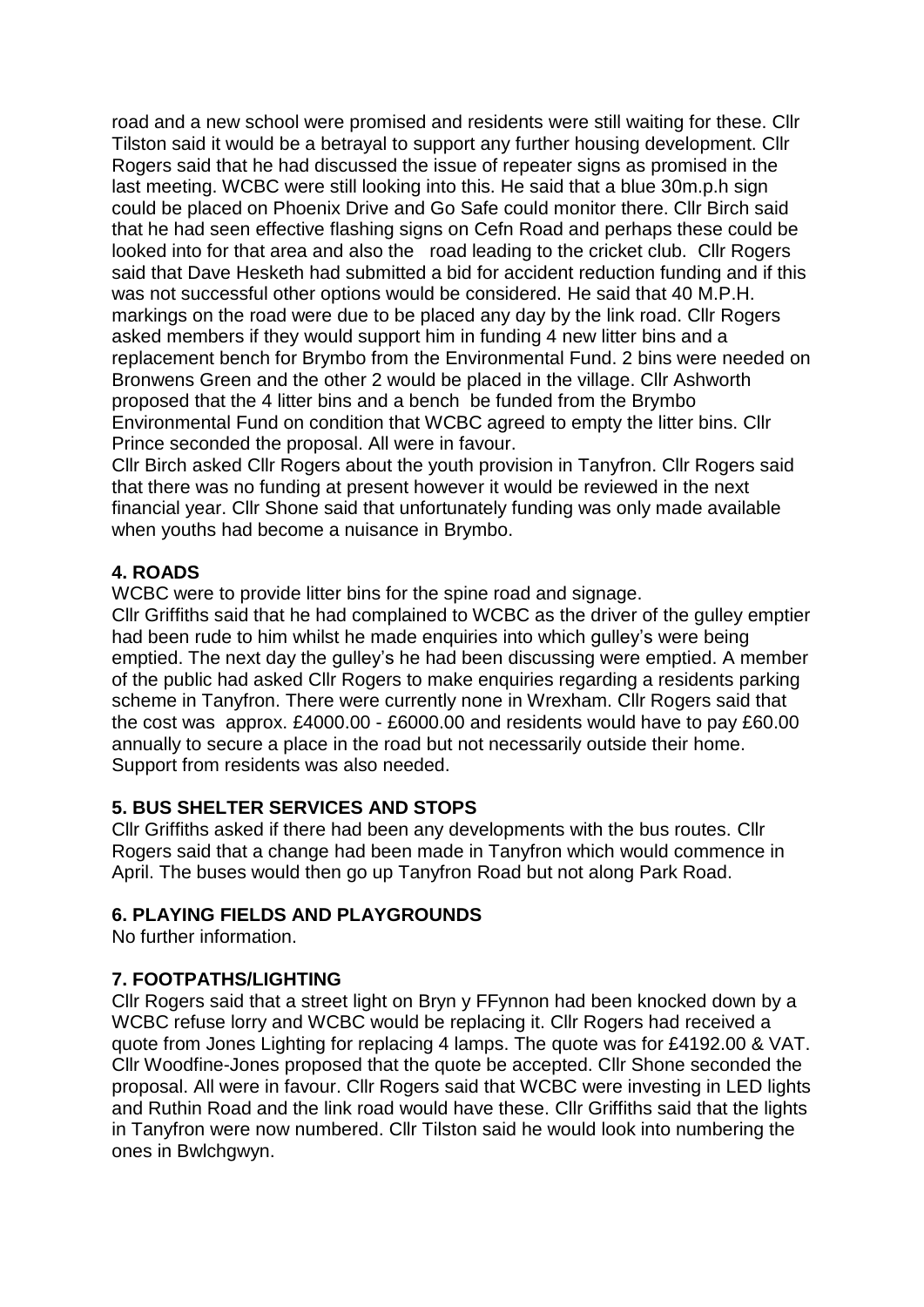#### **8. WAR MEMORIAL**

Cllr Tilston told members that the wall surrounding the War Memorial in Bwlchgwyn had been damaged by a vehicle. Photographs had been obtained, however WCBC were disputing whose asset it was. Cllr Kelly said that while BCC maintained the War Memorial, would they accept responsibility for the wall? Cllr Woodfine-Jones said that this was not the first time it had been damaged and BCC had never previously had to pay to repair it. Cllr Tilston said that the words 'County Boundary Wall' were on the wall itself however this would probably mean that it belonged to the previous authority of Denbighshire and Flintshire. Cllr Woodfine-Jones said that WCBC should pursue the claim. Cllr Kelly said that he and Cllr Rogers would speak to David Williams of WCBC and express the concerns of members

## **9. PLANNING**

REMOVAL OF CONDITION NO 2 IMPOSED UNDER OPLANNING PERMISSION BRY 17834 ON 8 MARCH 1990 TO ALLOW GRANNY ANNEX EXTENSION (DOVE COTTAGE) TO BE USED AS A SEPARATE DWELLING SOLLERON LLEWELYN ROAD TANYFRON P/2016/0126-NO OBSERVATIONS.

## **10. TOGETHER IN WREXHAM APPLICATION**

Bwlchgwyn cabin crew were submitting an application to WCBC for the scheme which required backing from the CC. The Clerk had circulated the application prior to the meeting. Cllr Shone proposed and Cllr Woodfine-Jones seconded that Brymbo Community Council supported this application. All were in favour.

## **11. AMENDMENT TO DONATION/GRANT FUNDING APPLICATIONS.**

The existing policy of discussing donations was half yearly and concerns had been raised by community groups that this timescale did not benefit them if they required funds quickly. Cllr Ashworth said that the funding process could be placed on the website for residents to see in order that they were fully aware of the process involved. Members agreed that all applications should go through the Clerk and to keep using the application form which was required for each application. Cllr Birch proposed that donation/grant requests should be discussed every three months and applications should be received by the clerk a week before each meeting. This process would be monitored for 12 months. Cllr Woodfine-Jones seconded the proposal. A vote was taken. There were 9 votes in favour and 1 abstention. The motion was carried.

## **12. CORRESPONDENCE**

WREXHAM LOCAL DEVELOPMENT PLAN (CIRCULATED PRIOR TO MEETING) RESHAPING PROGRAMME 1B (WCBC) EDUCATION ENRICHMENT AND **INTERVENTION** IN THE STEPS OF AIDAN NORTHUMBRIAN PILGRIMAGE HM QUEEN ELIZABETH II 90 TH BIRTHDAY COMMEMORATIVE MEDAL FOR SCHOOLS AND COUNCILS